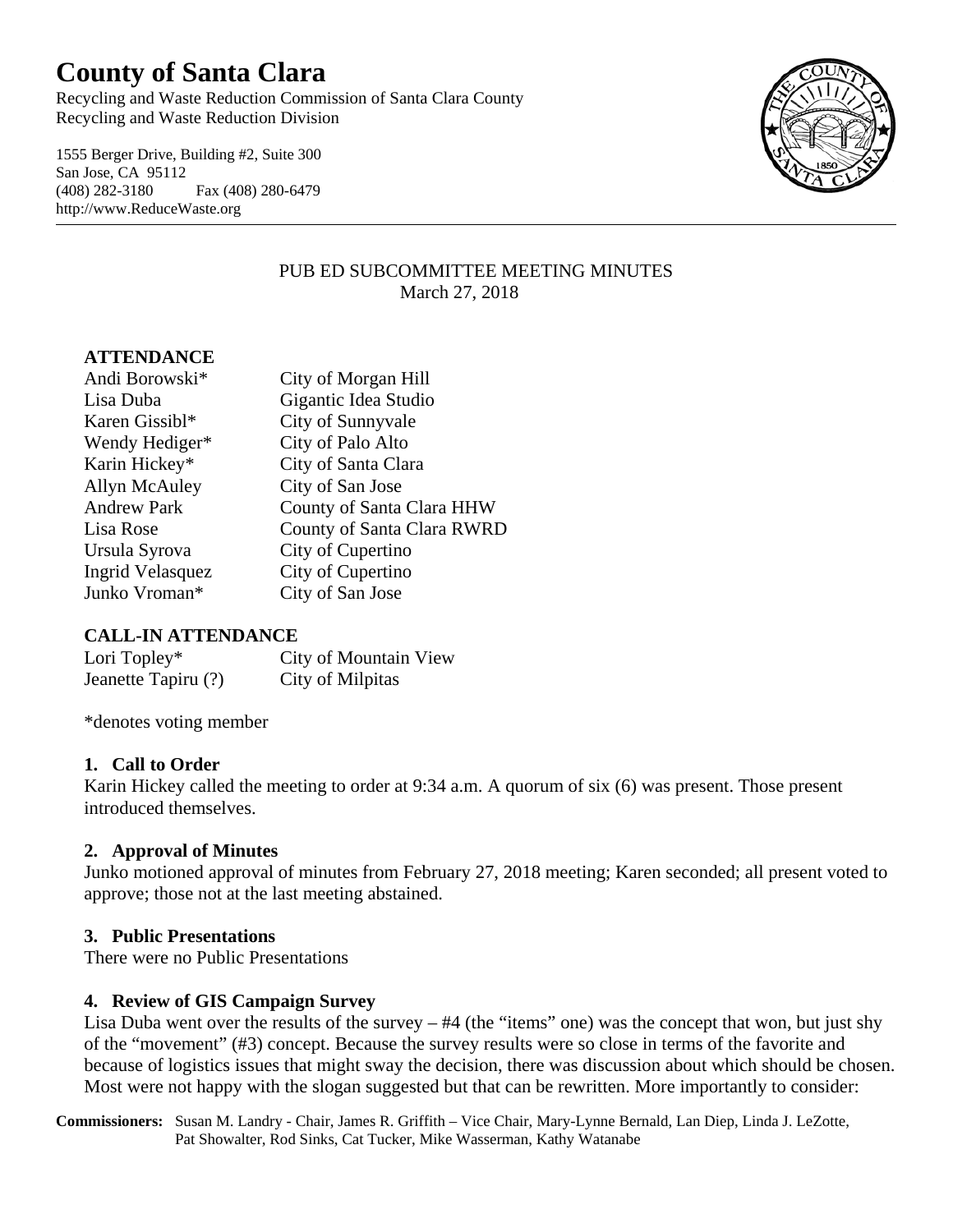With the "items" concept they cannot have any name-brand labeling – would require fake product names. All videos will need to be filmed in one day at one location which can be challenging. The memo explained these concepts in more detail. Can do people drinking/eating products against white or green screen and would need at least 4-5 people. Could use the same people to film all different material categories (yogurt, beverages, packaging/boxes). There is a small stipend of about \$200 per person if there for a full day, otherwise \$75-\$100. Relabeling products can be very challenging in that they are less identifiable to the audience.

The Movement concept was always intended to be done in studio with white background so wouldn't deviate too much between shoots or require different settings.

Karen asked about other slogans if we went with movement campaign. Soccer can be eliminated (because of similarity with the current HHW outreach campaign with the Quakes) if need be and use another sport. Can also use a disabled person, or someone less mobile or someone doing goofy dance moves – does not have to be a professional sports/dance person.

Wendy asked how the "items" campaign would incorporate norming. Lisa said everyone does this activity and reminds them to recycle.

Karen said she is open to going in a different direction and prefers the "movement" now over the "items" one.

Lori likes concept 2 – movement instead of the items. The "items" one seems more typical of what has already been done and message is more about recycling versus Recycle Right and driving people to the website to see what is recyclable in their community and less about being literal. She thinks there are a lot of taglines that can be used besides "find your joy."

Karen sees the point and likes Recycle Right given the current state of recycling.

Karin said one thing that concerned her was to avoid fad-type dance moves (flossing/dabbing) because it may not be relevant in a year or so.

Karin asked if anyone had strong objections to one or the other of the campaigns. Wendy is not a fan of the "items" campaign for similar reasons Lori noted and the need to replace labels with fake ones. Ursula was more in favor of items but can be persuaded to the "movement" one. She doesn't see the literal connection but could still go in that direction. No matter how good or bad you are at something, you can still be good at recycling. Can incorporate simple lifestyle actions such as dog walking.

Karin noted that we need to make a decision today. If we choose concept  $2 -$  "movement," tag lines can be adjusted. She asked for a show of hands for concept 3 ("items"). No one voted for that choice so we will move forward with concept 2 – "movement."

Lisa said they will come up with revised concepts and a short list of activities to film and revised taglines. Would like to have that decided before next meeting. Karin said it would be helpful if we can review before the meeting. There was clarification that the goal is to shoot 5 different videos/vignettes with people doing their movement plus 5 print treatments.

Junko asked about the tub that people are throwing the items into and asked if we can use something different. That is something we can all assist with. Cart is taller and awkward. The smaller bin is something you might use at home. Allyn asked if we can submit ideas for taglines and activities and Lisa responded that this would be great. Lisa Rose will collect ideas until next Friday and send to GIS. Items to be shown will be in next iteration (up to 5 items).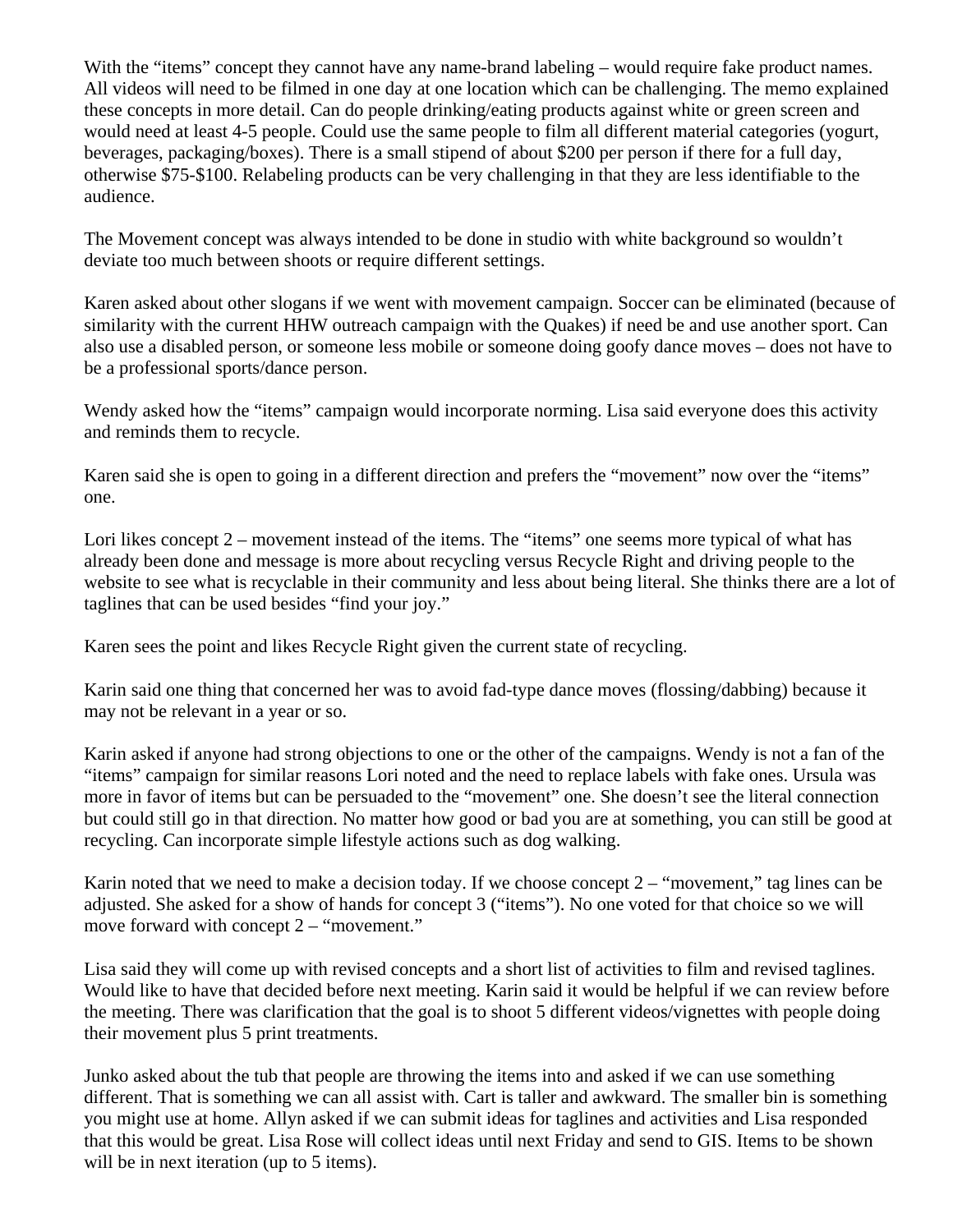Allyn asked if we can start recruiting volunteers but too premature at this point. Lisa said Nextdoor and Facebook have been effective for recruiting or regular correspondence with residents. It would be good to have diverse people from diverse neighborhoods to be sure we cover everyone. Maximum of two people for the movement piece – want to include men in addition to women, kids, etc. Lisa said we need to stick to one big person (adult) or two children max per video/image.

**5. Authorize subcommittee member to make minor decision regarding campaign to expedite process** Karin motioned that Karin and Lisa Rose be allowed to make minor decisions to expedite process. All voted to approve this motion. Karen Gissibl seconded and the motion passed unanimously.

## **6. Prize Wheel Update**

Two options – both are 31 inches in diameter. Both have telescoping legs and can be tabletop or stand separately. One is \$437 and one is \$429. Differences are minor between the two. Both are made from plastic and are 14 pounds for each and do not come with cases. There is a smaller table top version at 21 inches wide and 30 inches tall. It also doesn't come with a case but one can be ordered. Karin said she would prefer smaller with a case. Most others agreed. The standing one needs something to weight it down so it doesn't fall over. All of them require you to make up your own labels for the segments of the wheel. Smaller is easier to manage if you're just one person at a table. Lisa Rose said the wheel can be stored in the composting warehouse and Karen motioned to go with the smaller version as long as the cost doesn't go over \$477 with the case. Karin seconded and the motion passed unanimously.

# **7. Giveaway Funding/Timeline**

Karin had suggested several items from the catalog. Lisa Rose said we can get samples from vendor and will look for more durable products. Looking at availability of reusable straws and bamboo cutlery. Karen likes the metal bottles, but some look very small. Karin said a lot of the bottles need to be pre-washed which could be an issue if the intent is for them to be used at the event where you are giving them away. Washing would be an issue for any of these types of items being considered for immediate use for eating/drinking. The collapsible bottles are reusable but many people still thrown them away. Junko did see stainless steel straws in a catalog under bar ware – not sure if they can be imprinted. She also saw silicone collapsible lunch boxes but start at \$6 each plus set up, delivery and print charges. Wendy said the aluminum bottles often have plastic liners and should be a non-option from a toxics side. Karen found a stainless steel spork for \$1.14. Lisa will check with admin to see if we can do sole source if a vendor doesn't have a specific product. Junko asked about where these events would take place – how would we determine events. Initially the thought was that these would be used by various jurisdictions but need to be done in an equitable manner. Storage may be an issue unless each jurisdiction can store their own. Karin said she will have samples by next meeting.

## **8. Info/Roundtable**

Allyn said San Jose is looking for rate information and working on upgrading their website which should be up this spring. They also have been working on truck signage. All businesses are getting tips for keeping waste areas clean and secure as a responsible business owner to prevent illegal dumping. Junko said junk pickups are ongoing and being promoted. Wendy asked if they have seen a reduction and Allyn said not really but that the number of scheduled pick ups were about 5000 in January for single family residences. Wendy asked if there is a way to determine whether illegal dumping is from SFD or MFD. Allyn said they are mapping where things are being dumped but not the material being left. Seems to be more residential versus business waste. Allyn said there is the enforcement side too that can take license plate information so they can follow up.

Karin said the split cart pilot is going well. A follow up postcard survey was done and just a few people responded for follow up. Arbor Day celebration planning is under way and are using Mad Science to do a water conservation performance. They are working on solid waste and storm water rates.